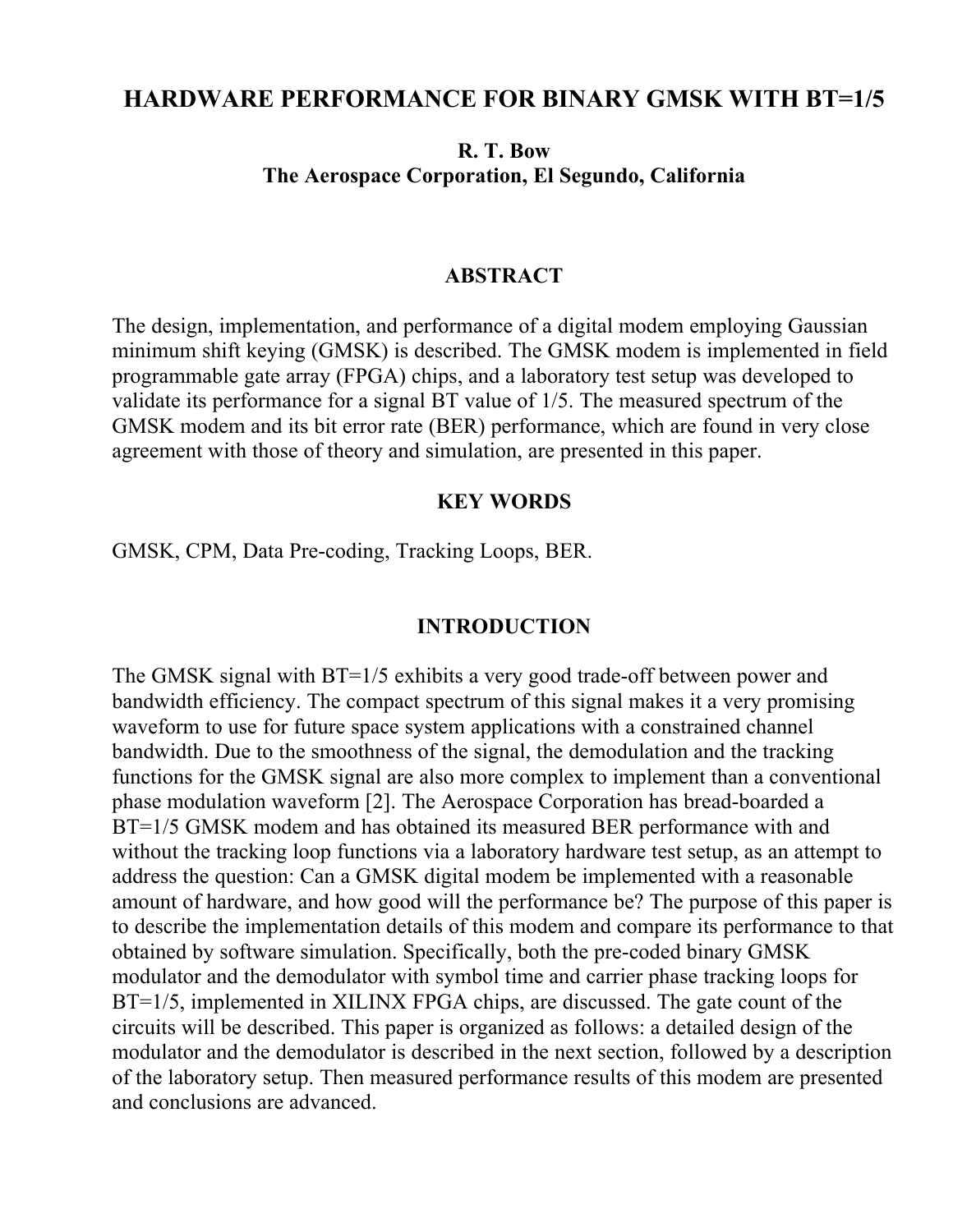## **MODULATOR DESIGN**

The GMSK BT=1/5 baseband modulator, shown in Figure 1, converts the incoming data streams into I (in phase) and Q (quadrature phase) analog waveforms. All the circuits are digital except the digital-to-analog (D/A) converters. Every symbol has 8 samples. On the left-hand side of Figure 1, the pre-coded incoming data continuously shifts into the 5-bit shift register at the symbol rate which is 1 Mb/s. It can be thought of as a 5-bit moving window on the data stream. The 5 data bits in the register determine via "Δφ Table" the frequency of the baseband waveform for the symbol period. The frequency is then added to the current phase of the baseband waveform, then producing the next phase sample of the waveform. The digital phase value is fed to the sine and cosine lookup table to produce the digital I and Q values. The baseband I and Q are then generated using the two D/A converters.



Figure 1, Modulator Block Diagram

### **DEMODULATOR DESIGN**

The digital GMSK demodulator with data-aided symbol time and carrier phase tracking for pre-coded signals, as described by Lui and Tsai [2], has been implemented. The digital GMSK demodulator, shown in Figure 2, processes the digitized I and Q baseband signals and outputs the demodulated data bit. The symbol pulse and sampling clock generator at the top right corner controls and synchronizes all the blocks in Figure 2. One symbol pulse is generated for every 8 sampling clocks. The digitized I and Q signals first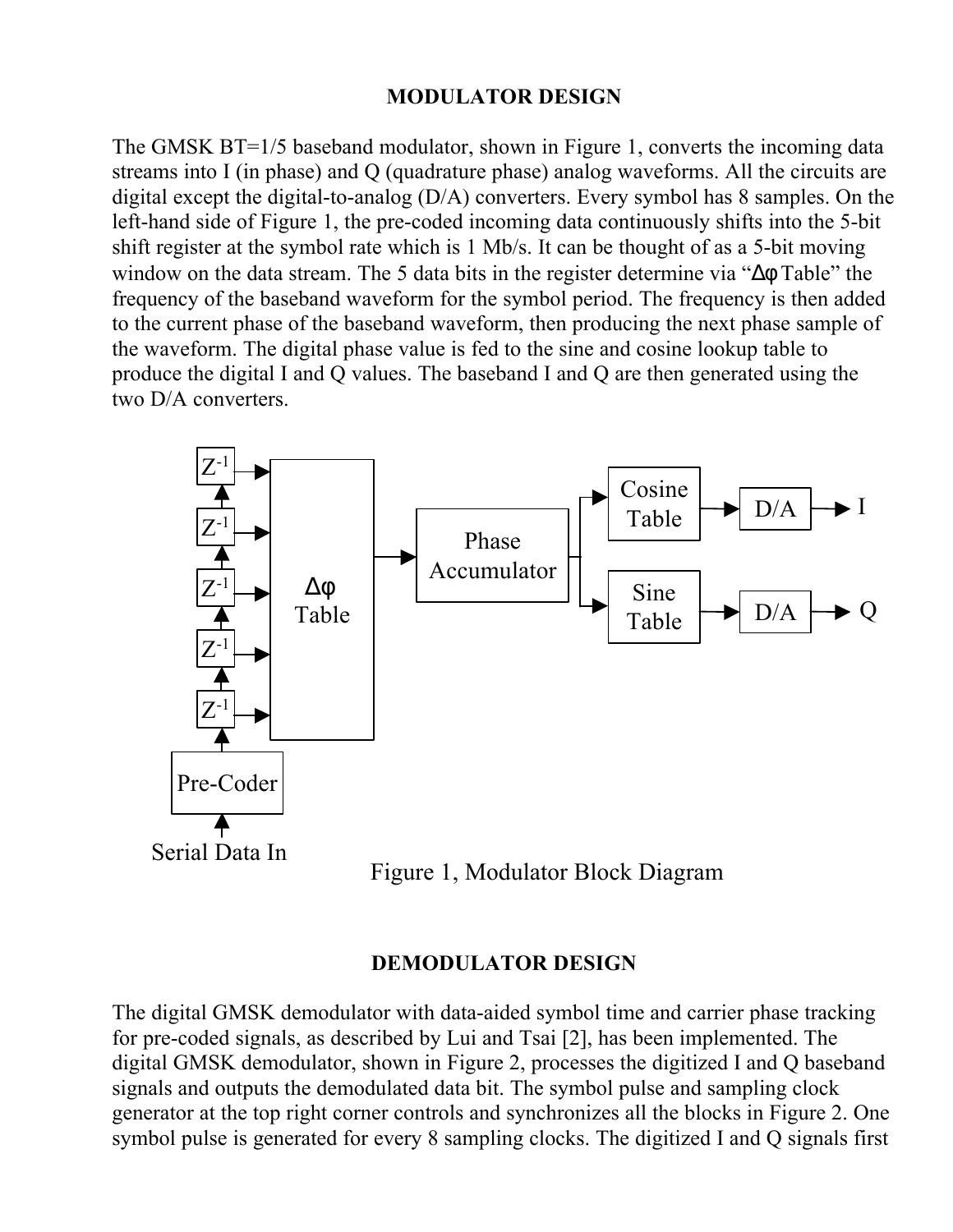go through a phase rotation according to the phase correction signal, which is generated by the carrier phase tracking loop. Both of the rotated I and Q signals are fed into two FIR filters and an early late gate, which can also be mechanized as a FIR filter, with the first 23 tap coefficients equal to 1. The 24th tap coefficient is 0, and the last 24 tap coefficients are  $-1$ . The two 48 tap FIR filters in the middle of Figure 2 are  $h_0$  filters [2]. The two 32 taps FIR filters are  $h_1$  filters [1]. All the FIR filters in addition to the early and late gates are clocked at the sampling rate, but their outputs are sampled at the symbol rate. The multiplexer receives the two inputs at the symbol rate and then alternately outputs the inputs at the symbol rate. The sequence of output for the even-odd multiplexer is the opposite of that of the odd-even multiplexer. The even-odd-alternated output of the two  $h_0$  filters is sent to a 1-bit hard limiter, which produces the serially demodulated data bit [3]. The data bit is multiplied with the top even-odd-alternated output of the two early late gates to produce the timing error signal. It goes through a second-order feedback loop filter to generate the time correction signal to the symbol pulse and sampling clock generator. The serially demodulated data bit is multiplied with the output of the odd-even-alternated output of the  $h_0$  filters to produce the phase error signal. It goes through another second order feedback loop filter to generate the phase correction signal to the phase rotation circuits. The outputs of the two bottom even and odd multiplexers are sent to the trellis demodulation circuits which produces the trellisdemodulated [3] data bit. The trellis demod circuits consist of 4 states and 8 stages. The two second-order feedback loop filters and the trellis demodulator operate at the symbol rate.

## **MODULATOR AND DEMODULATOR FPGA CHIPS AND CIRCUITS BOARD**

Both the digital modulator and the digital demodulator circuits are built using the SPW HDS model. The SPW VHDL RTL LINK generates the VHDL code of the circuits. The SYNOPSYS FPGA EXPRESS generates the netlist file from VHDL code and XILINX ALLIANCE software produces the final bit file for the XLINX FPGA chip. The modulator occupies less than 10% of one XC40150 chip's resources. The demodulator occupies about 60% of two XC40150 chips' resources. The modulator also uses two static RAMs. All of them are mounted on an APTIX MP3 board. The two XC40150 chips of the demodulator and another static RAM are mounted on an APTIX MP3A board. The SYNOPSYS DESIGN COMPILER generates the two netlist files for the two APTIX boards from the VHDL codes, which come from SPW VHDL RTL LINK. First the APTIX's EXPLORE software downloads the netlists to the two APTIX boards, then the XILINX ALLIANCE software downloads the bit patterns into all the XILINX chips. Hence the modulator circuit board and demodulator circuit board are ready to operate.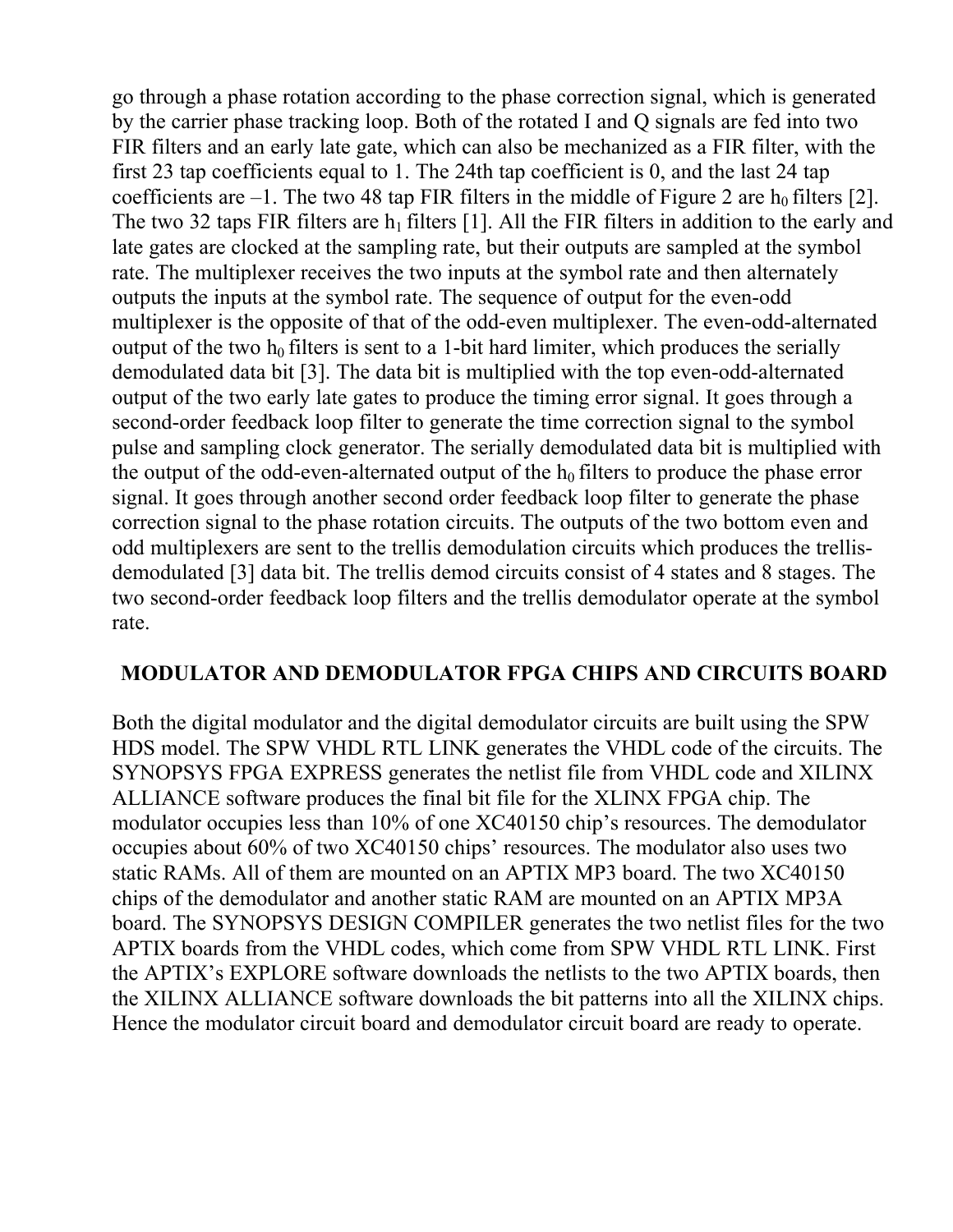

Figure 2, Demodulator Block Diagram

### **TEST SETUP**

The modulator and the demodulator were first tested with hard-wired (ideal) symbol time and carrier phase tracking loops. The test setup is shown in Figure 3. The bit error rate tester generates a pseudorandom data bit stream. The GMSK modulator and the two D/A converters convert the data stream into baseband I & Q signals. The HP 8780A upconverts the signals to a 118 MHz IF signal. The IF signal, combined with noise, goes through a bandpass filter, an amplifier, and a power divider. One output of the power divider goes to the spectrum analyzer, which is used to measure the spectrum of the signal and to measure the signal-to-noise ratio. The other output of the power divider goes through a downconverter, of which the outputs are the baseband I & Q signals. The digitized I & Q are sent to the GMSK demodulator that produce recovered data bit stream. The BER tester compares the received data bits with the transmitted data bits and then displays the bit error rate. The UN-modulated 118 MHz IF signal of the HP 8780A up converter is used by the I/Q converter so that the received I & Q signals are at 0 frequency. It enables the demodulator to operate without the phase tracking loop. The modulator and the demodulator also share the same system clock so that they can work without the time tracking loop.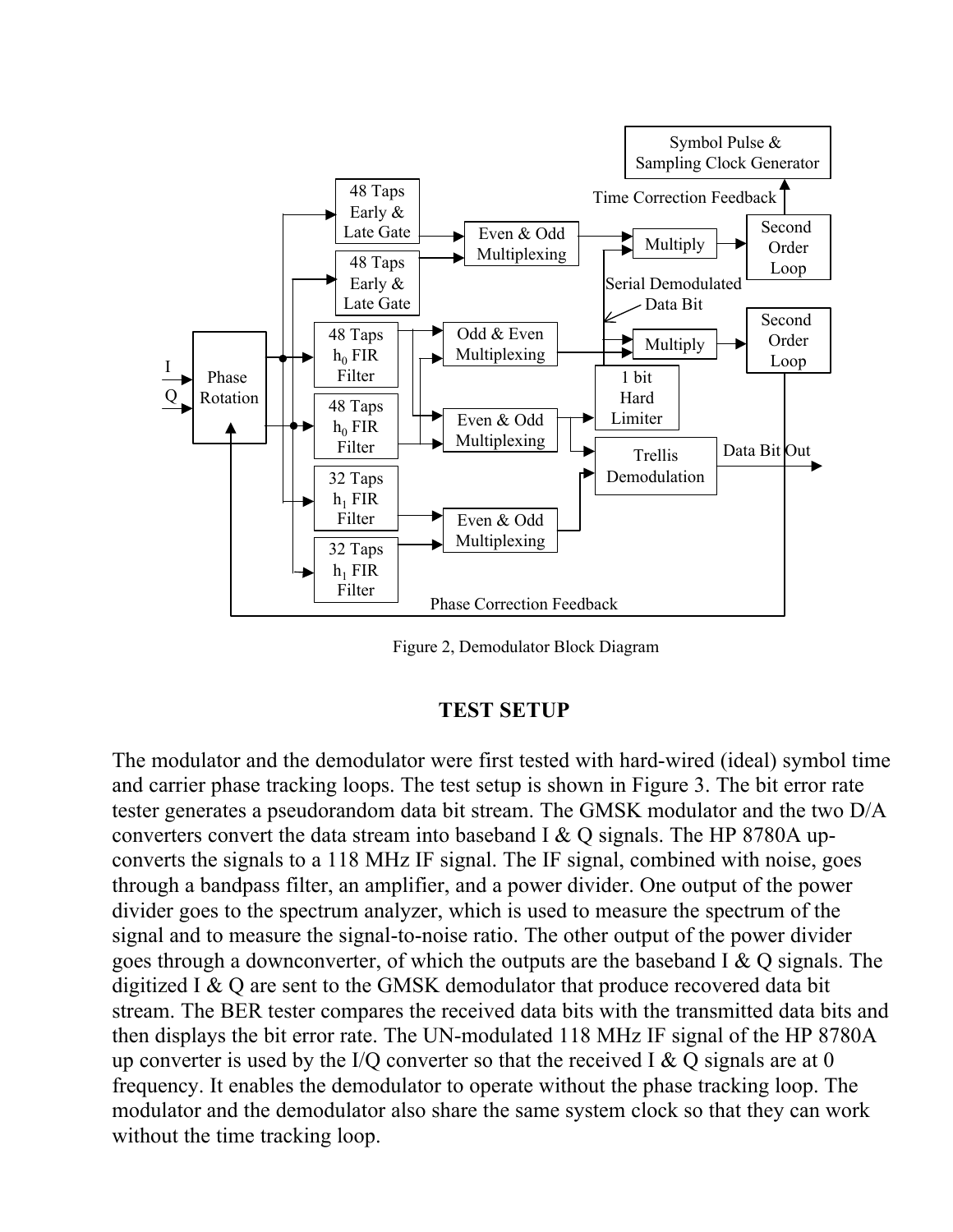

Figure 3, GMSK Modulator and Demodulator with Ideal Time and Phase

The measured spectrum is shown in Figure 4, and the theoretical spectrum is shown in Figure 5. The difference between the two figures is mainly on the level of the noise floor. The bit error rate curves are shown in Figure 6. The difference between the measured and the simulated values indicates less than 0.5 dB degradation due to implementation.





Figure 5, Theoretical GMSK Spectrum,  $BT = 1/5$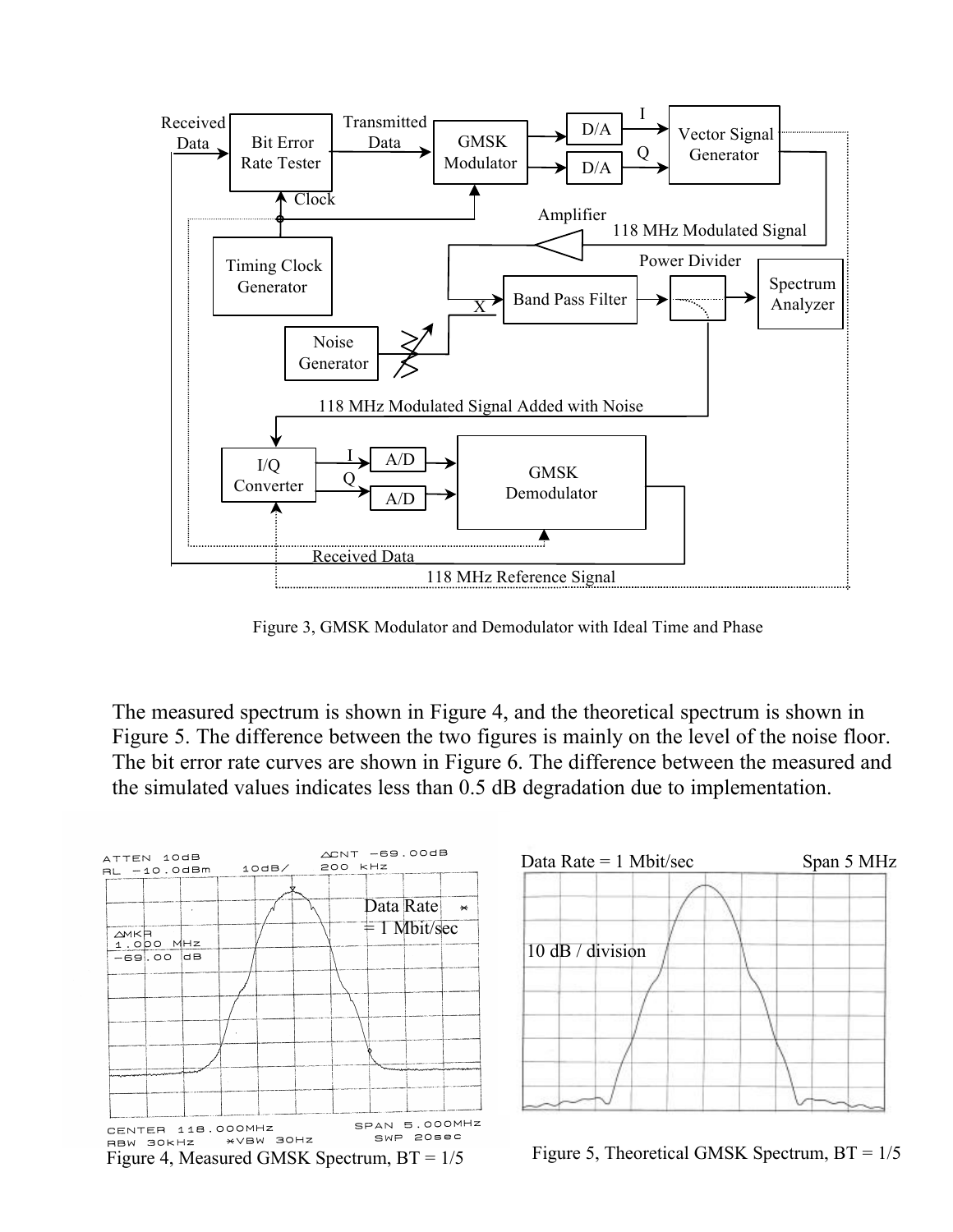

Figure 6, GMSK BT=1/5 Bit Error Rate versus Signal-to-Noise-Ratio

The modulator and the demodulator will be tested with both symbol time and carrier phase tracking in place. The test setup is shown in Figure 7. In comparison to Figure 3, the demodulator clock generator and the downconverter's frequency source are independent with respect to those of the modulator.

## **CONCLUSION**

A digital hardware design and implementation of the binary GMSK modem with time and carrier phase tracking loops as proposed by Lui and Tsai [2] has been presented. It was shown that the measured spectrum and BER performance of this modem are in close agreement with those of theory and simulation. At the time of this writing, BER performance of this modem for the case with both time and carrier phase tracking is being measured; we hope to discuss these results in the conference. In passing it should be noted that although the current design is developed for BT=1/5, extending it to other signal BT values is straightforward.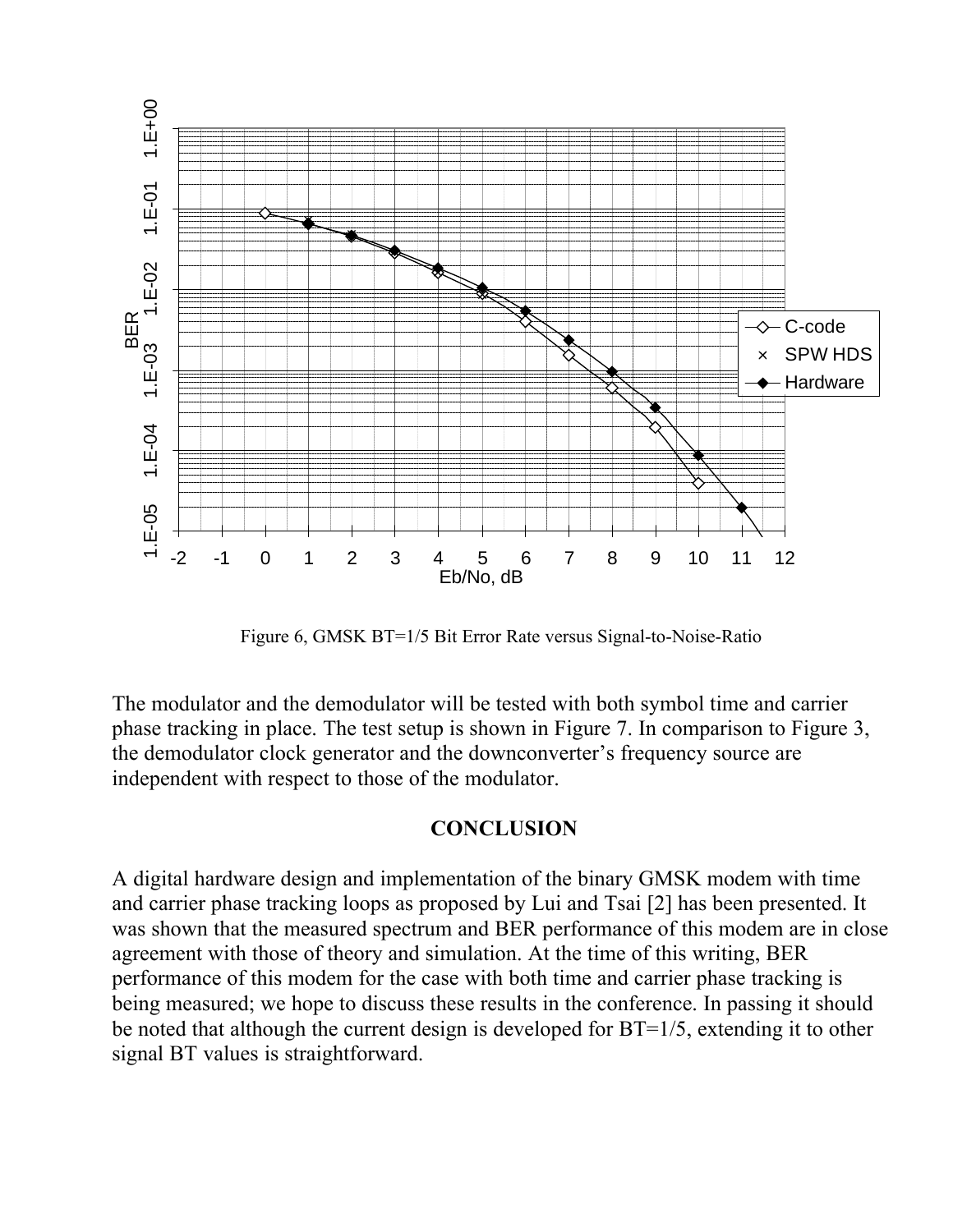

Figure 7, GMSK Modulator and Demodulator with Time and Phase Tracking

# **ACKNOWLEDGMENTS**

I would like to thank Drs. Kuang Tsai and Gee Lui for their generous help on the development of the SPW HDS models. I would also like to thank George Gerace for his instrumental help on the use of SYNOPSYS and XILINX software, Martin Bottjer for setting up the RF part of the end-to-end test, and Jose Ramirez for assistance with the test setup. I would also like to thank Dr. Jerry Michaelson for helping me to resolve a major test problem.

# **REFERENCES**

[1] Tsai, K. and G. L. Lui, "Binary GMSK: Characteristics And Performance," International Telemetering Conference Proceedings, October 1999.